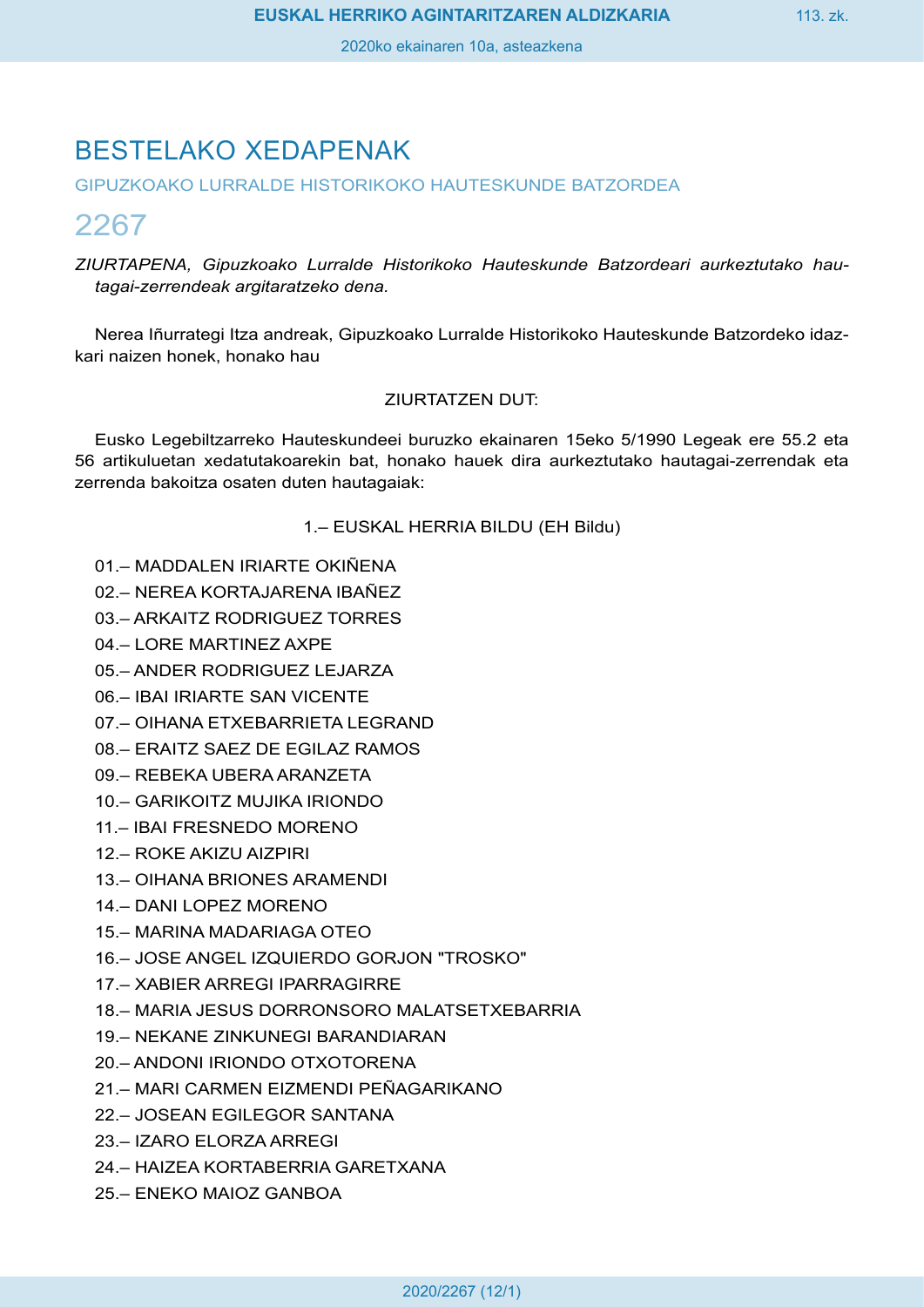#### ORDEZKOAK

- 01.– MAITANE GONZALEZ MUGIKA
- 02.– LORE AGIRRE ZIPITRIA
- 03.– ANE ARRUTI LOPETEGI
- 04.– ARITZ ARZALLUS AGIRREZABALA

## 2.– PARTIDO POPULAR+CIUDADANOS (PP+Cs)

- 01.– MURIEL LARREA LASO
- 02.– JOSÉ LUIS ARRUE PINTÓ
- 03.– ROCÍO GALIANA NARANJO
- 04.– CARLOTA SANZ MARTÍNEZ
- 05.– ÍÑIGO MANRIQUE CÍA
- 06.– IÑAKI MENDIZABAL MIGUÉLEZ
- 07.– JOSÉ JAVIER BARCÁIZTEGUI MARTÍNEZ-AVIAL
- 08.– VICTOR ASUN LERMA
- 09.– PALOMA MARTÍNEZ LADRÓN DE GUEVARA
- 10.– MARÍA PILAR ELÍAS ZABALA
- 11.– BEGOÑA PEREIRA ANDUAGA
- 12.– JOSÉ IGNACIO LILLY SÁEZ
- 13.– CARMEN BLASCO ZUASTI
- 14.– JORGE MOTA IGLESIAS
- 15.– MARÍA ANGELES BASTOS FERNÁNDEZ
- 16.– PELLO ATXUKARRO AGIRREZABALA
- 17.– MARTA SÁNCHEZ MORENO
- 18.– JUAN CARLOS CANO ARISTOY
- 19.– MARÍA EUGENIA QUEVEDO OTAEGUI
- 20.– JOSÉ MANUEL PALACIO DE UGARTE
- 21.– ENCARNACIÓN ARAMENDÍA ALONSO
- 22.– MARÍA JUAN PEÑALOSA
- 23.– MANUEL MICHELENA IGUARÁN
- 24.– MIKEL LEZAMA ZUBELDIA
- 25.– JUANA DE BENGOECHEA ESTRADE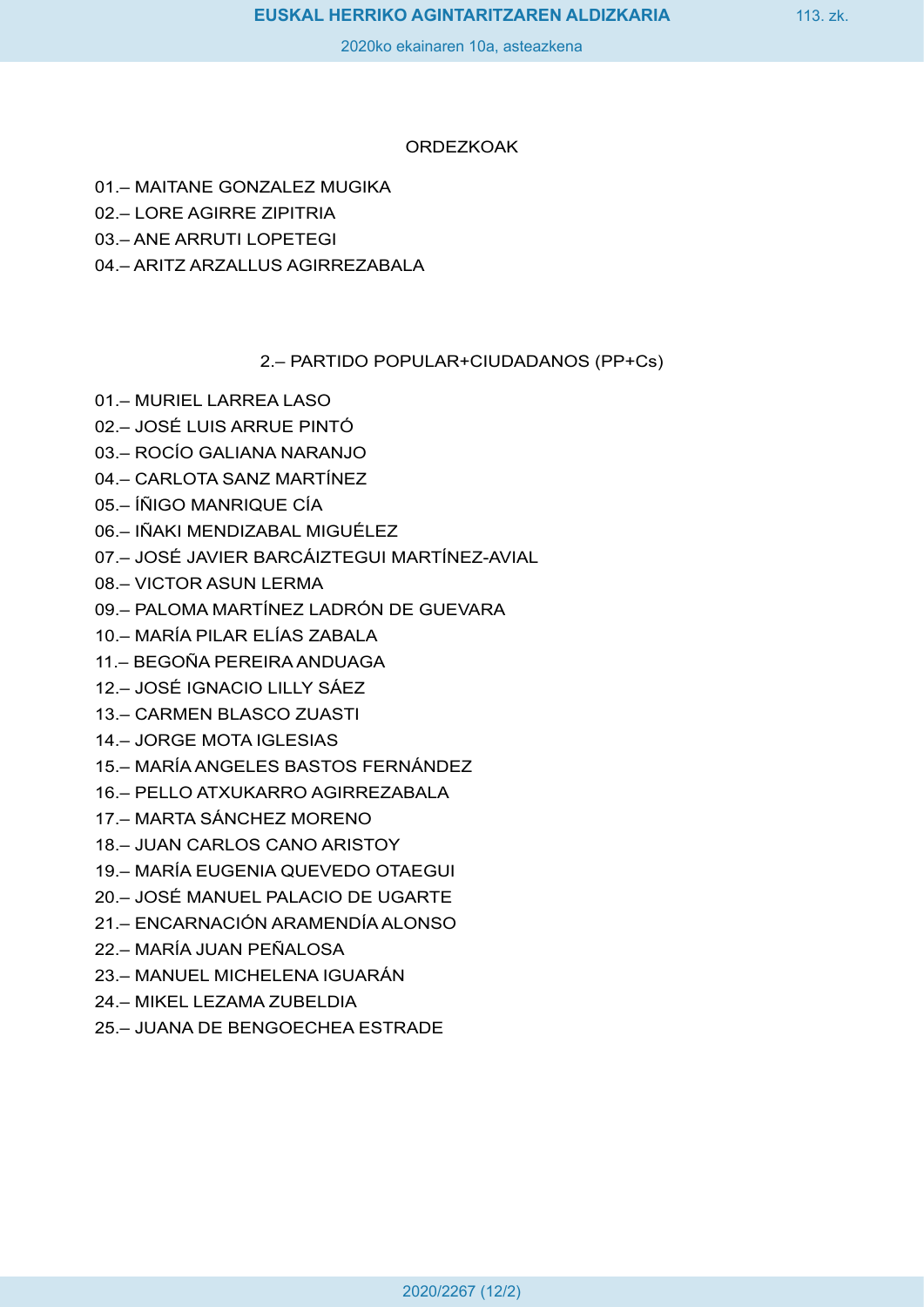#### ORDEZKOAK

01.– ANGEL YÁÑEZ ARES

02.– ISABEL GIL MARRODAN

03.– JULIO HERREROS SERNA

## 3.– EUZKO ALDERDI JELTZALEA-PARTIDO NACIONALISTA VASCO (EAJ-PNV)

- 01.– BAKARTXO TEJERIA OTERMIN
- 02.– MARIA EUGENIA ARRIZABALAGA OLAIZOLA
- 03.– JOSEBA EGIBAR ARTOLA
- 04.– ARANTXA TAPIA OTAEGI
- 05.– IRUNE BERASALUZE LAZKANO
- 06.– KERMAN ORBEGOZO URIBE
- 07.– IÑAKI AGIRRE ARIZMENDI
- 08.– MAIALEN GURRUTXAGA URANGA
- 09.– AITOR URRUTIA OIANGUREN
- 10.– EVA JUEZ GARMENDIA
- 11.– AITOR ALDASORO ITURBE
- 12.– ELENA LETE GARCIA
- 13.– GARIKOITZ MENDIZABAL ETXEBERRIA
- 14.– MARKEL ARANBURU BARTAU
- 15.– ANE BEITIA ARRIOLA
- 16.– JOANA EZKIAGA JAUREGI
- 17.– MARIA UBARRETXENA CID
- 18.– XANTI GURRUTXAGA ELORZA
- 19.– OLATZ PEON ORMAZABAL
- 20.– JOSE RAMON ZUBIZARRETA ALEGRIA
- 21.– SAIOA BANDRES MONEO
- 22.– UNAI ELKORO OIANGUREN
- 23.– IRUNE GALARRAGA EZENARRO
- 24.– JON ANDONI URDANGARIN URRUTIA
- 25.– MARKEL OLANO ARRESE

**ORDEZKOAK** 

- 01.– IKER LAKA BARANDIKA
- 02.– JASONE UGARTE GARCIA DE ANDOIN
- 03.– XABIER OCHOA MUÑOZ
- 04.– ANE ABARRATEGI BAAMONDE
- 05.– AITANA AGIRRE LOIARTE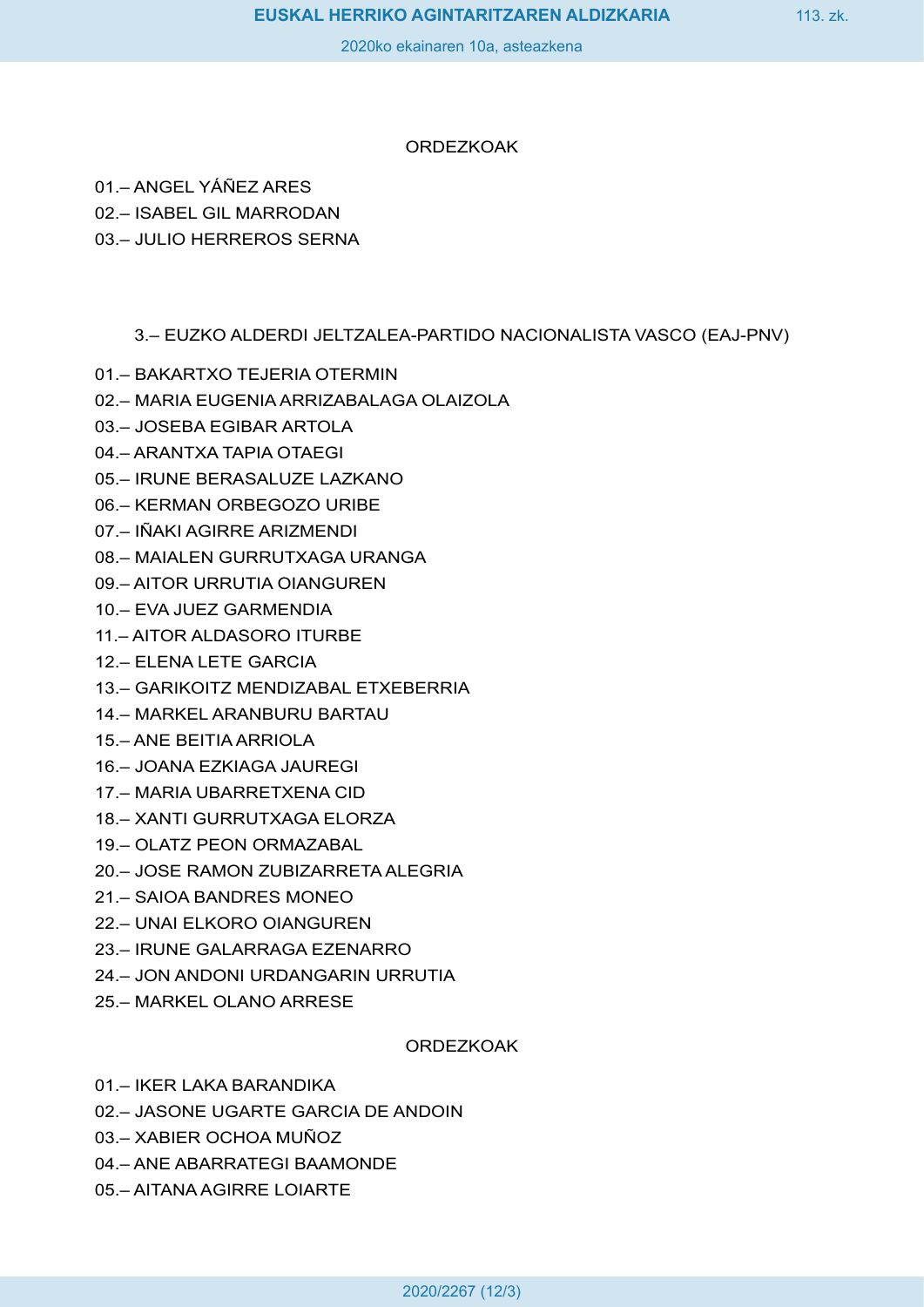#### 4.– PARTIDO SOCIALISTA DE EUSKADI-EUSKADIKO EZKERRA (PSOE)

PSE-EE (PSOE)

## 01.– ENEKO ANDUEZA LORENZO

- 02.– SUSANA CORCUERA LEUNDA
- 03.– IGNACIO MARIA (IÑAKI) ARRIOLA LOPEZ
- 04.– MARIA ARRATE (MIREN) GALLASTEGUI OYARZABAL
- 05.– ENRIQUE JOSE RAMOS VISPO
- 06.– MARIA LUISA DEL PILAR GARCIA GURRUCHAGA
- 07.– FERNANDO SAN MARTIN GUBIA
- 08.– GLORIA VAZQUEZ HERRANZ
- 09.– SERGIO JAVIER ALZAGA
- 10.– ANA PRIEDE MERCHAN
- 11.– FRANCISCO JOSE SUAREZ PEREZ
- 12.– NEREA ERRASTI VALLE
- 13.– RICARDO CRESPO RUBIO
- 14.– MAIALEN ALONSO LABANDIBAR
- 15.– JOSE MARIA VILLANUEVA TELLERIA
- 16.– AGUSTINA GAZTELUMENDI IGLESIAS
- 17.– OSCAR VALBUENA PASCUAL
- 18.– MARIA TERESA (MAITE) IGLESIAS SANCHEZ
- 19.– CARLOS GARCIA HERNANDEZ
- 20.– EVA ALVAREZ ATANES
- 21.– JOSE ANTONIO SANCHEZ ALMARAZ
- 22.– ASCENSION PARRON PEGUERO
- 23.– IGNACIO (IÑAKI) DUBREUIL CHURRUCA
- 24.– MONTSERRAT LUIS CANO
- 25.– MIGUEL ANGEL BUEN LACAMBRA

**ORDEZKOAK** 

- 01.– MARIA RODRIGUEZ RODRIGUEZ
- 02.– JUAN MARIA (ION) ALDALUR AROCENA
- 03.– SARA HIDALGO GARCIA
- 04.– JOSE (PIQUELO) GARCIA AVILA
- 05.– MARIA TERESA SANTOS CAÑAS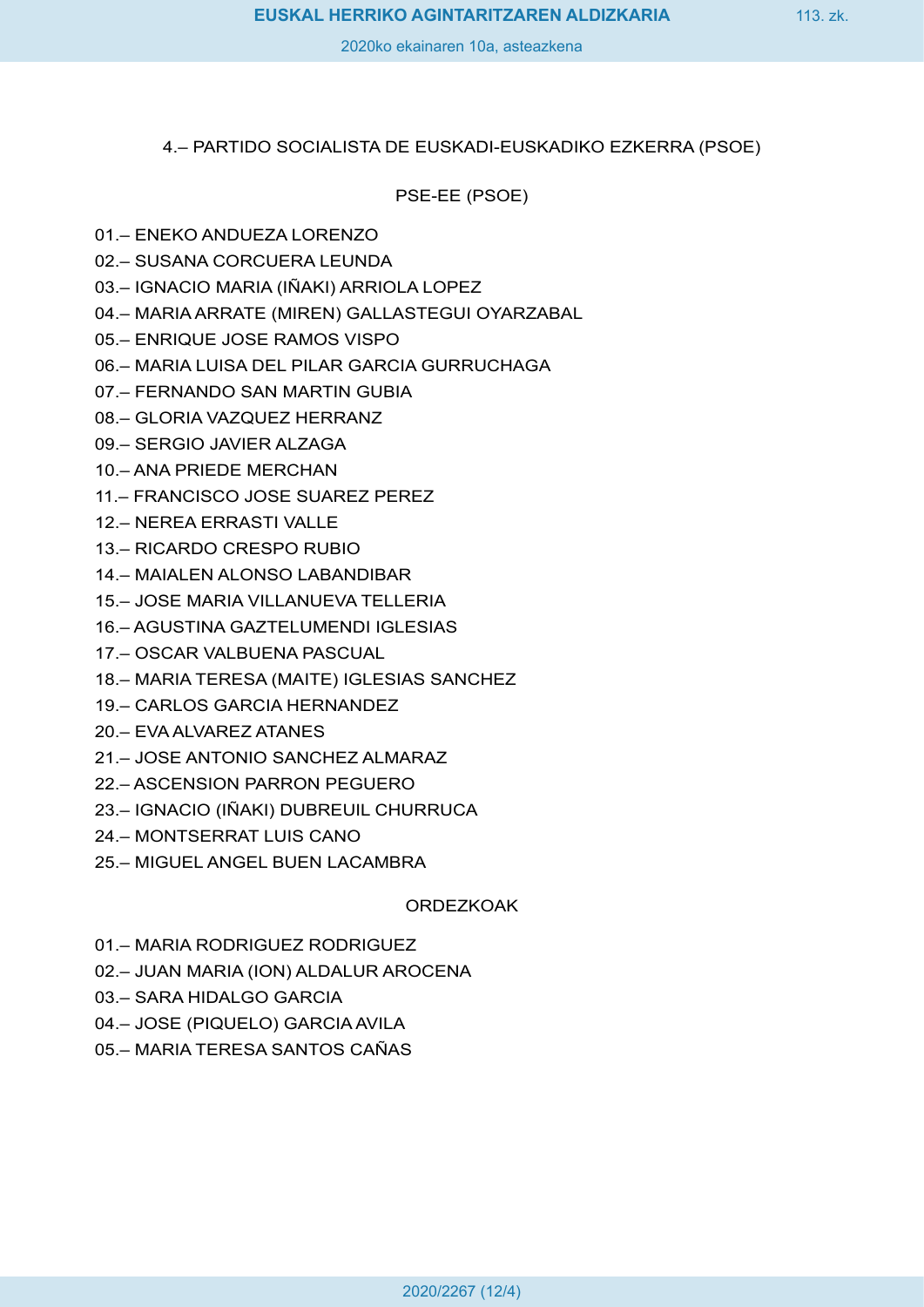## 5.– BIDEZKO MUNDURANTZ-POR UN MUNDO MAS JUSTO (PUM+J)

- 01.– IRATZE BUSTINZA VIVANCO
- 02.– ALFREDO PARTE GUTIERREZ
- 03.– DEYSE HELENA ARAUJO DE OLIVEIRA MARTINEZ
- 04.– FRANCISCO JAVIER GOMEZ DEL CAMPO GARCIA-VALCÁRCEL
- 05.– MARIA ROSARIO ALONSO AMIGOT
- 06.– JESUS RAFAEL GONZALEZ GUTIERREZ
- 07.– SILVIA HOJAS MARTINEZ
- 08.– JOSE MANUEL CORCUERA MIRANDA
- 09.– MARIA PORTOMEÑE SEIJAS
- 10.– ANTONIO BARCINA BURGUI
- 11.– IDOIA ITURBE VALDAZO
- 12.– CARLOS ROMERA ANTON
- 13.– JAQUELINE JENNY VILLANUEVA JUSCAMAYTA
- 14.– ALBERTO PABLO MARTINEZ LOPEZ
- 15.– ARRATE MASA LOPEZ
- 16.– GAIZKA UCEDA LOROÑO
- 17.– DIONISIA PERDIGUERO RICA
- 18.– JOSE MANUEL INCIERTE CALVEIRA
- 19.– ANA GAYTE DIEGO
- 20.– RAUL MORO INCHAURTIETA
- 21.– AINTZANE GOFFARD SEVILLANO
- 22.– IVAN GONZALEZ DE LA TORRE
- 23.– YADIRIS RIVERO GARCIA
- 24.– DAVID RIVERA ALONSO
- 25.– MARIA JESUS FERNANDEZ SEVILLA

ORDEZKOAK

- 01.– CARLOS COLINO LLAMAS
- 02.– ROSA MARIA LOROÑO BARRENA
- 03.– FELIX MARIANO BARCINA BURGUI

6.– LIBRES POR EUSKADI-EUSKADIREN ALDEKO LIBREAK (LxE/EaL)

- 01.– JOSE MANUEL HERZOG DE BUSTOS
- 02.– JOSE MARIA SASIETA CORTA
- 03.– NURIA GOMEZ VALDES
- 04.– NATALIA TATIANA ARANZABAL ZAPIRAIN
- 05.– AGUSTIN ALEJANDRO ACUÑA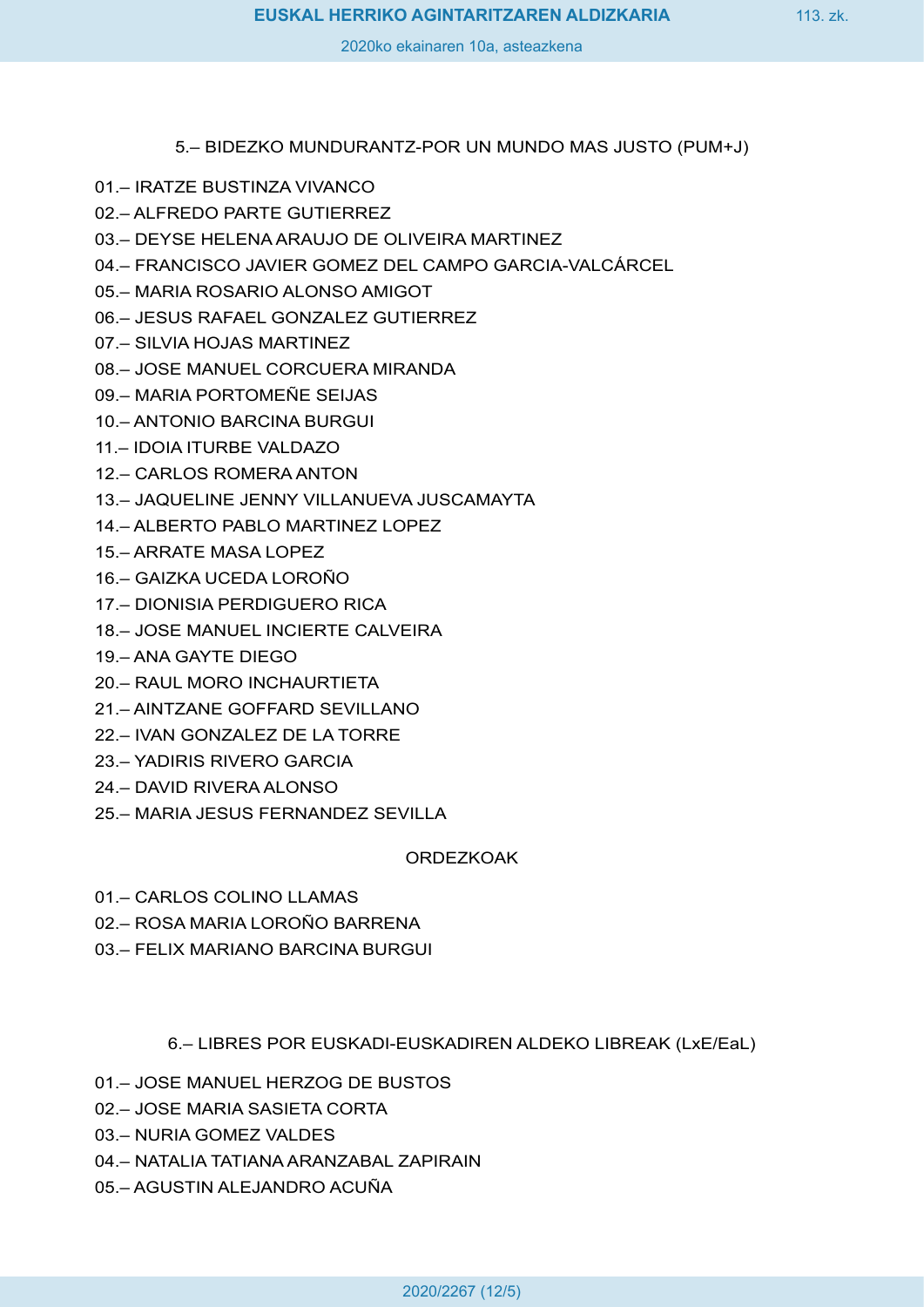- 06.– MARIA TERESA OROQUIETA LITE
- 07.– MIKEL MIGUELENA MERINO
- 08.– MONICA CRIADO PINTO
- 09.– JOSE GUILLERMO MANSON MUNIOZGUREN
- 10.– RUT MARTIN RUIZ
- 11.– DAVID ESCUDERO GOMEZ
- 12.– ALICIA BEGOÑA SOBRINO ALONSO
- 13.– JOSE MIGUEL GUTIERREZ GONZALEZ
- 14.– MARIA TERESA DUARTE SANTOS
- 15.– JOSEBA MIGUELENA MERINO
- 16.– MANUELA JESUS VALES DOMINGUEZ
- 17.– JAVIER MIGUEL MARTINEZ FERRAZ
- 18.– BERTHA GUTIERREZ SOBRINO
- 19.– QUINTIN CANTERO MOGENA
- 20.– MARIA BRU ALBAREDA
- 21.– JUAN HIDALGO MESAS
- 22.– ANA BELEN LEON CABALLERO
- 23.– RAUL ENRIQUE GIL MARTINEZ DE SAN VICENTE
- 24.– MARIA DEL CARMEN BRETTES GARCIA
- 25.– OSCAR MANUEL SANTAMARIA IBAÑEZ

#### ORDEZKOAK

- 01.– IRATXE GIL RODRIGUEZ
- 02.– MARTA LOPEZ RAMOS
- 03.– PABLO TUDURI LABOA

7.– EQUO BERDEAK-VERDES DE EUSKADI (EQUO BERDEAK-VERDES DE EUSKADI)

- 01.– MIREN EDURNE BARANDA DE MIGUEL
- 02.– ALBERTO BEZUNARTEA FERNÁNDEZ
- 03.– RAISA IRATXE GARCIA ISASA
- 04.– ANGEL MARIA GARCIA MARTIN
- 05.– MARIA JESUS BERASATEGUI PÉREZ
- 06.– RAFAEL BERNAL GATO
- 07.– OROITZ AGUIRRE IMAZ
- 08.– MARIA JESUS AGUIRRE UNCETA
- 09.– IÑIGO AGUIRRE ARRIETA
- 10.– MÓNICA MONTEAGUDO CASÁS
- 11.– MIGUEL MARIA RODRIGUEZ BARBERO
- 12.– ISIDORO GARCIA MARTIN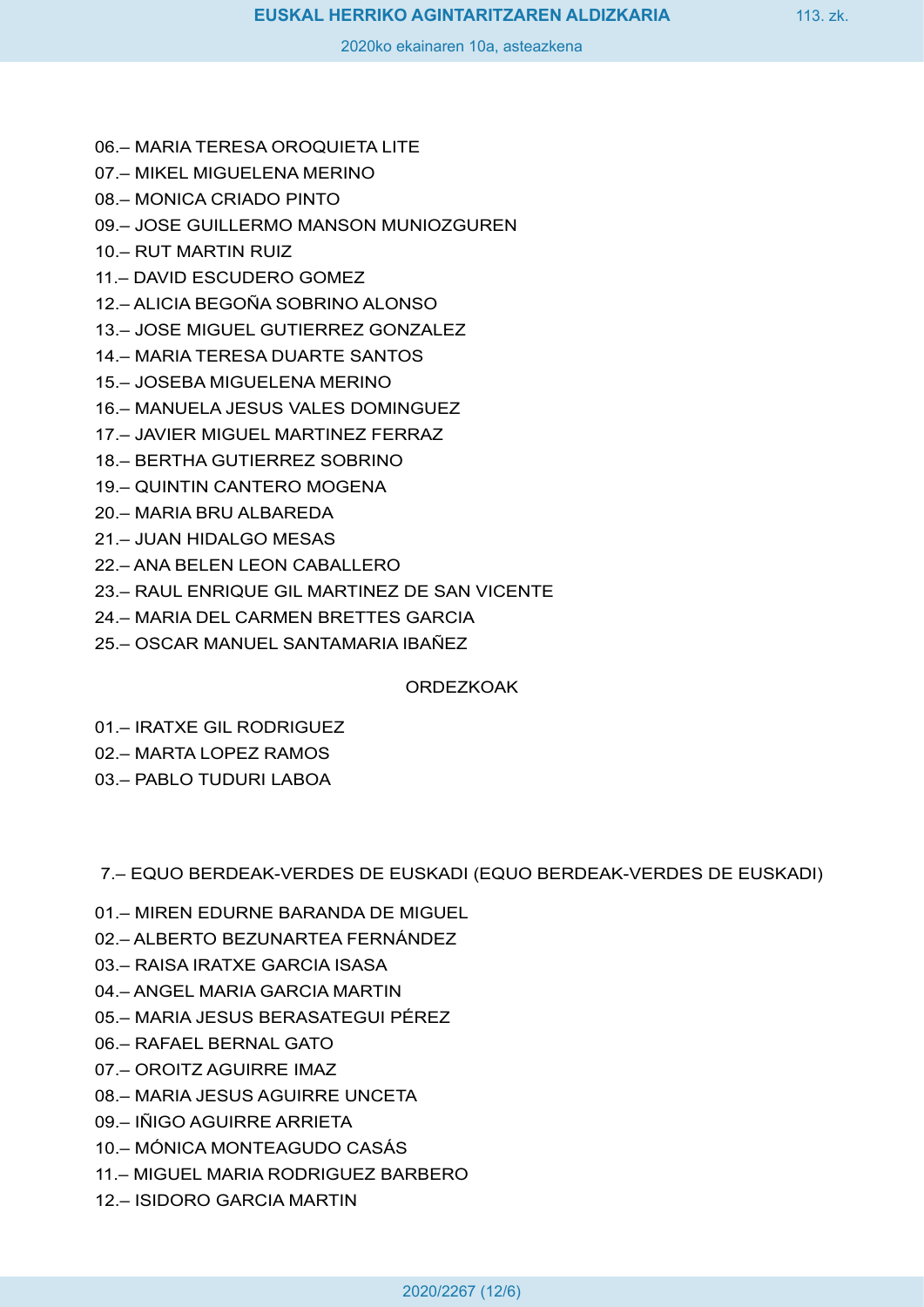- 13.– ANA MARIA DE BENITO SANZ
- 14.– MARIA DEL CARMEN MUELA APARICIO
- 15.– MIREN OLATZ GOIKOURIA MIÑAUR
- 16.– JUAN ANTONIO JERICÓ FERNÁNDEZ
- 17.– ENEKO MURUZABAL ELEZCANO
- 18.– IKER BERECIARTUA CASTRILLO
- 19.– TANIA DE SOUSA GINÉS
- 20.– EMILIA MACIAS MALDONADO
- 21.– AIERT LIZARRALDE ORTIZ DE ZÁRATE
- 22.– ELVIA MALDONADO FLETE
- 23.– ANJEL JIMENEZ JIMENEZ
- 24.– JAIME DURAN LAVIÑA
- 25.– IKER MONTERO MADRID

#### **ORDEZKOAK**

- 01.– ANE GARCIA RIAÑO
- 02.– IKER CARRASCO MÉNDEZ
- 03.– MARIA ROSARIO BAUTISTA MURIEL
- 04.– JOANES NUÑEZ OYARZABAL
- 05.– ANA MARIA REQUEJO DÍAZ

#### 8.– ESCAÑOS EN BLANCO-AULKI ZURIAK (EB-AZ)

- 01.– DANIEL LIZARRALDE AGUIRRE
- 02.– AMAIA LARREA LORÁN (INDEP.)
- 03.– LUIS GARCIA MOLINA
- 04.– MARIA DEL MAR RODRIGUEZ CALVILLO (INDEP.)
- 05.– LUIS MARIA ORMAETXEA SANTSIÑENA (INDEP.)
- 06.– GLORIA DE LA PARRA AMORENA (INDEP.)
- 07.– DANIEL ALBERDI COLADO (INDEP.)
- 08.– MARIA ASUNCIÓN LOPEZ MIGUEL (INDEP.)
- 09.– AITOR PICABEA LAMUEDRA (INDEP.)
- 10.– MARIA NIEVES SALVADOR COLLAR (INDEP.)
- 11.– ANTONIO PICABEA SARASOLA (INDEP.)
- 12.– ROSA MARÍA MARTÍN VICENTE (INDEP.)
- 13.– ANDONI PICABEA LAMUEDRA (INDEP.)
- 14.– ROSA MARÍA GARCÍA MOLINA (INDEP.)
- 15.– JOSE MANUEL EULATE MONTES (INDEP.)
- 16.– SAMANTA GARCIA LOPEZ (INDEP.)
- 17.– JOSE MANUEL ROTETA ECHEVERRIA (INDEP.)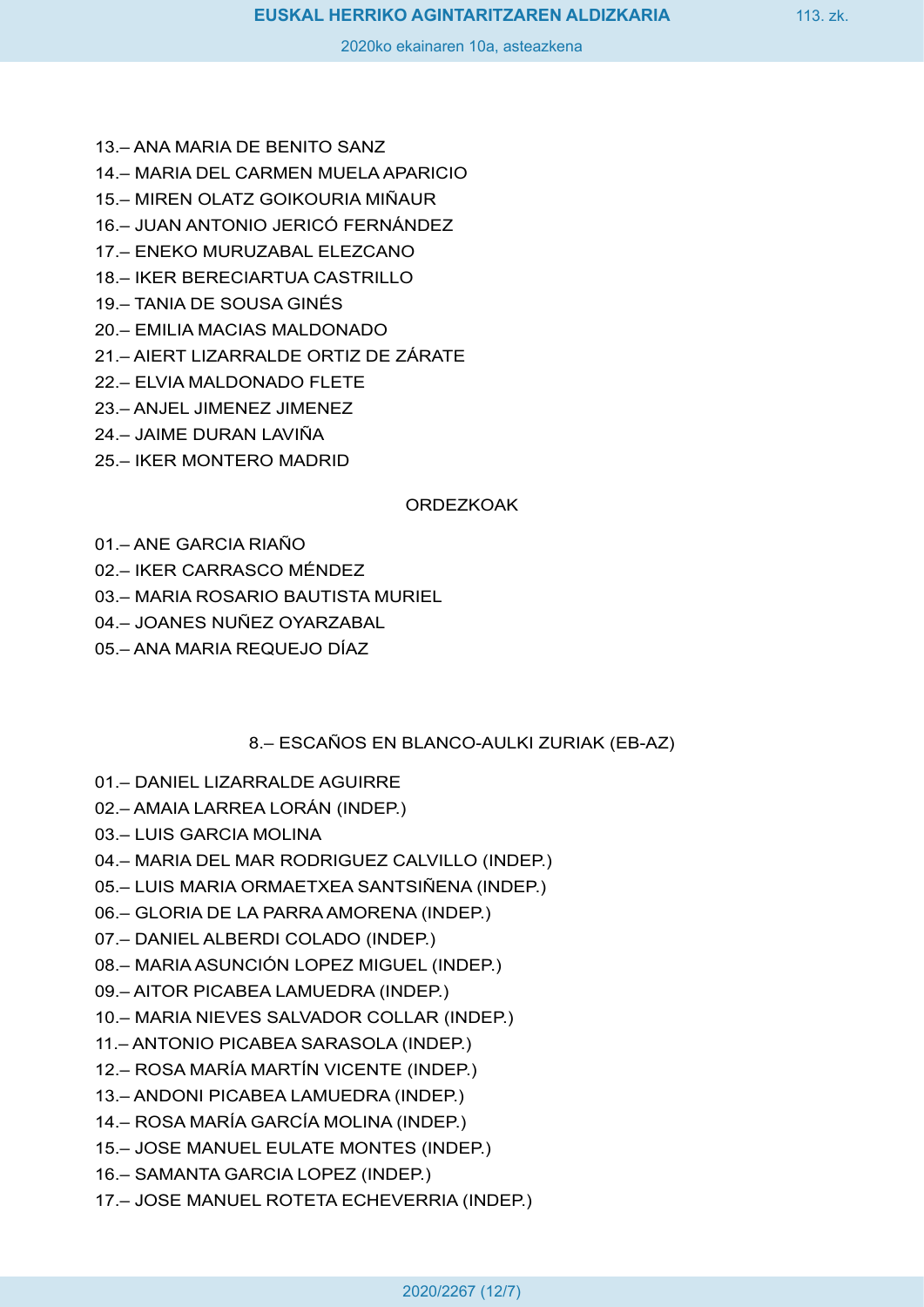- 18.– SAIOA RODRIGUEZ ELGORRIAGA (INDEP.)
- 19.– JOSE MARIA PEREDA GOICOECHEA (INDEP.)
- 20.– LUCIA MORENO DIEZ (INDEP.)
- 21.– JOSE ANTONIO DIEZ AGESTA (INDEP.)
- 22.– MARIA DE LOS ANGELES DEL BARRIO RUIZ-OLALDE (INDEP.)
- 23.– ANDER EGAÑA AGUIRRESAROBE (INDEP.)
- 24.– MARIA CARMEN COLADO RAMIREZ (INDEP.)
- 25.– JOKIN BIAIN ARAQUISTAIN (INDEP.)

# ORDEZKOAK

- 01.– MARIA TERESA ANTOLÍN PEREZ (INDEP.)
- 02.– ANTONIO GARCIA CASTELLÓN (INDEP.)
- 03.– PETRA LORAN LOINAZ (INDEP.)

# 9.– VOX (VOX)

- 01.– MARÍA PÉREZ FERNÁNDEZ
- 02.– IÑIGO AROCENA FERNÁNDEZ (INDEP.)
- 03.– MARÍA DEL MAR MARTIJA SÁNCHEZ-GUARDAMINO
- 04.– JON CAMPANDEGUI EMAZABEL
- 05.– CRISTINA NAVARRO MACHÍN
- 06.– RAMÓN MANUEL RODRÍGUEZ SÁENZ DE TEJADA
- 07.– ANA MAGDALENA JORGE ARANA
- 08.– RAFAEL MORENO MARTÍN
- 09.– MARÍA CRISTINA DE DIEGO ECHEVERRÍA (INDEP.)
- 10.– JAGOBA ITURRIZAR IZQUIERDO
- 11.– SORAYA AMORRORTU ALONSO
- 12.– EDUARDO RUBIO GASTÓN
- 13.– MONICA GARCÍA ROMÁN
- 14.– JORGE ALEJANDRO VALMASEDA REMOLINA
- 15.– MARÍA ISABEL LUNA PAZ
- 16.– JOSU LAIÑO ÁLVAREZ
- 17.– MARÍA ROSARIO LAPORTA HIDALGO
- 18.– VICTOR APOCADA SOPEÑA
- 19.– CAROLINA SCARPETTA RAMÍREZ
- 20.– STANLIY RAMOS DE LA CRUZ
- 21.– GIOVANNA RAMOS CASTAÑO
- 22.– UNAI SAN ATILANO GARCÍA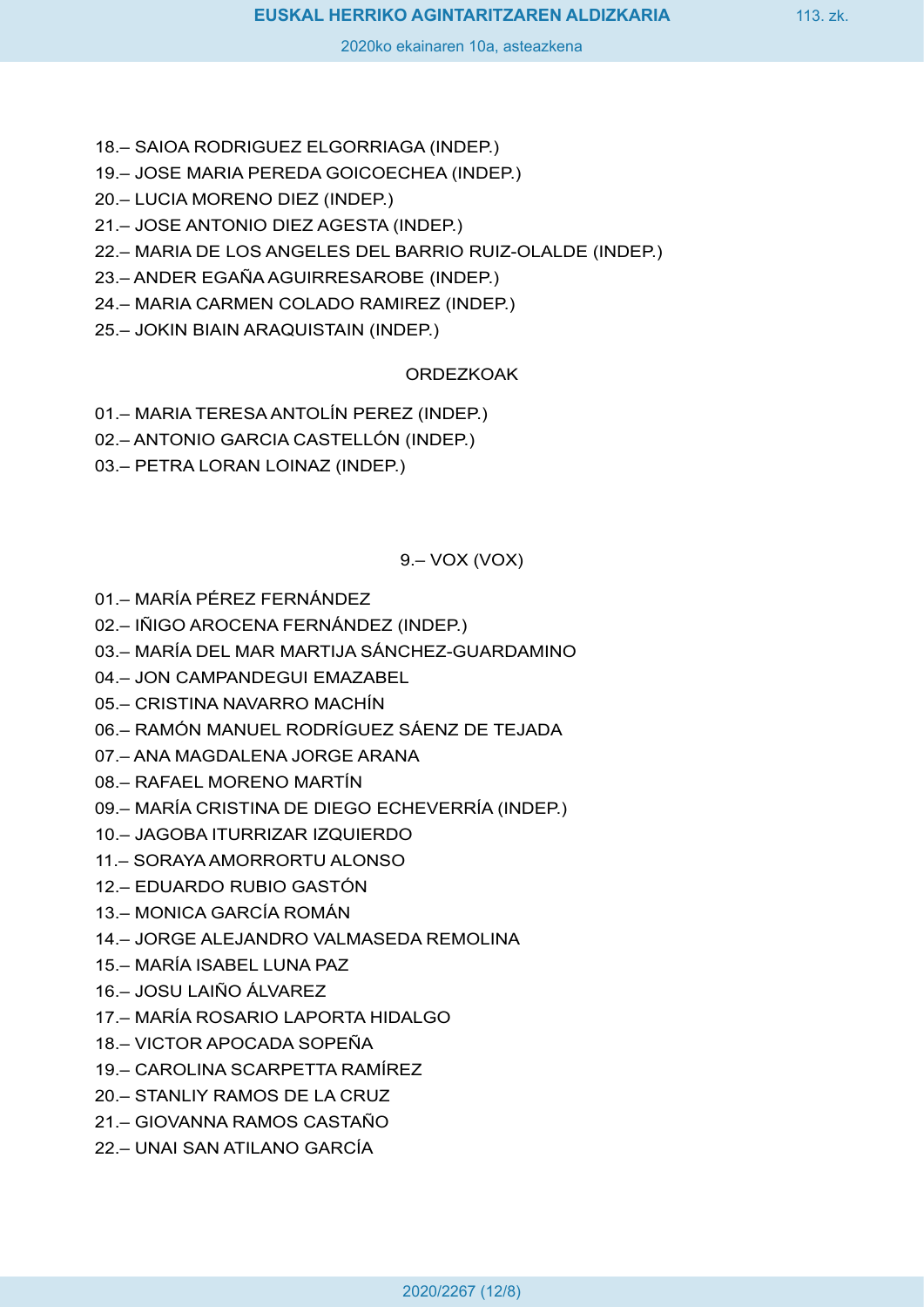- 23.– ANA ISABEL CARO ROQUE
- 24.– JAIME AROZENA MARTIJA (INDEP.)
- 25.– MARÍA PILAR SARASOLA PEDRUZO

ORDEZKOAK

- 01.– HECTOR SOJO CATEDIANO
- 02.– ALEJANDRA MORENO MIGUEL
- 03.– FRANCISCO JAVIER VILLA FERNÁNDEZ

10.– ELKARREKIN PODEMOS-IU (PODEMOS-AHAL DUGU/EZKER ANITZA-IU)

- 01.– DAVID SOTO RODRÍGUEZ
- 02.– JON HERNÁNDEZ HIDALGO
- 03.– EVA ABUIN BIDEBURU
- 04.– VICTOR JOSÉ LASA BRIZ
- 05.– ARANTZA GONZÁLEZ GARCÍA
- 06.– NAGORE BASURTO ESCAMILLA
- 07.– JOSETXO ARRIETA ARRIETA
- 08.– JAIONE ARISTREGI CAO
- 09.– PATRICIA INSÚA CERRETANI
- 10.– JUAN LUIS MERINO SANABRIA
- 11.– ION COLLAR RIOSECO
- 12.– MARTA EZQUERECOCHA DÍEZ
- 13.– HAIZEA GARAY GALLASTEGUI
- 14.– UBALDO ORTÍZ RODRIGO
- 15.– BLANCA MERCHÁN ROPERO
- 16.– EVARISTO RODRÍGUEZ RÁBANO
- 17.– CARMEN SALIDO SIERRA
- 18.– MARÍA VALIENTE GONZÁLEZ
- 19.– SANTI JIMÉNEZ USSÍA
- 20.– INÉS BENÍTEZ LOZANO
- 21.– CARLOS RODRÍGUEZ RUBIO
- 22.– TINA PEDROCHE RODRÍGUEZ
- 23.– MIGUEL USABIAGA BÁRCENA
- 24.– MIREN ALAZNE SUKIA GALPARSORO
- 25.– ANTTON KARRERA AGIRREBARRENA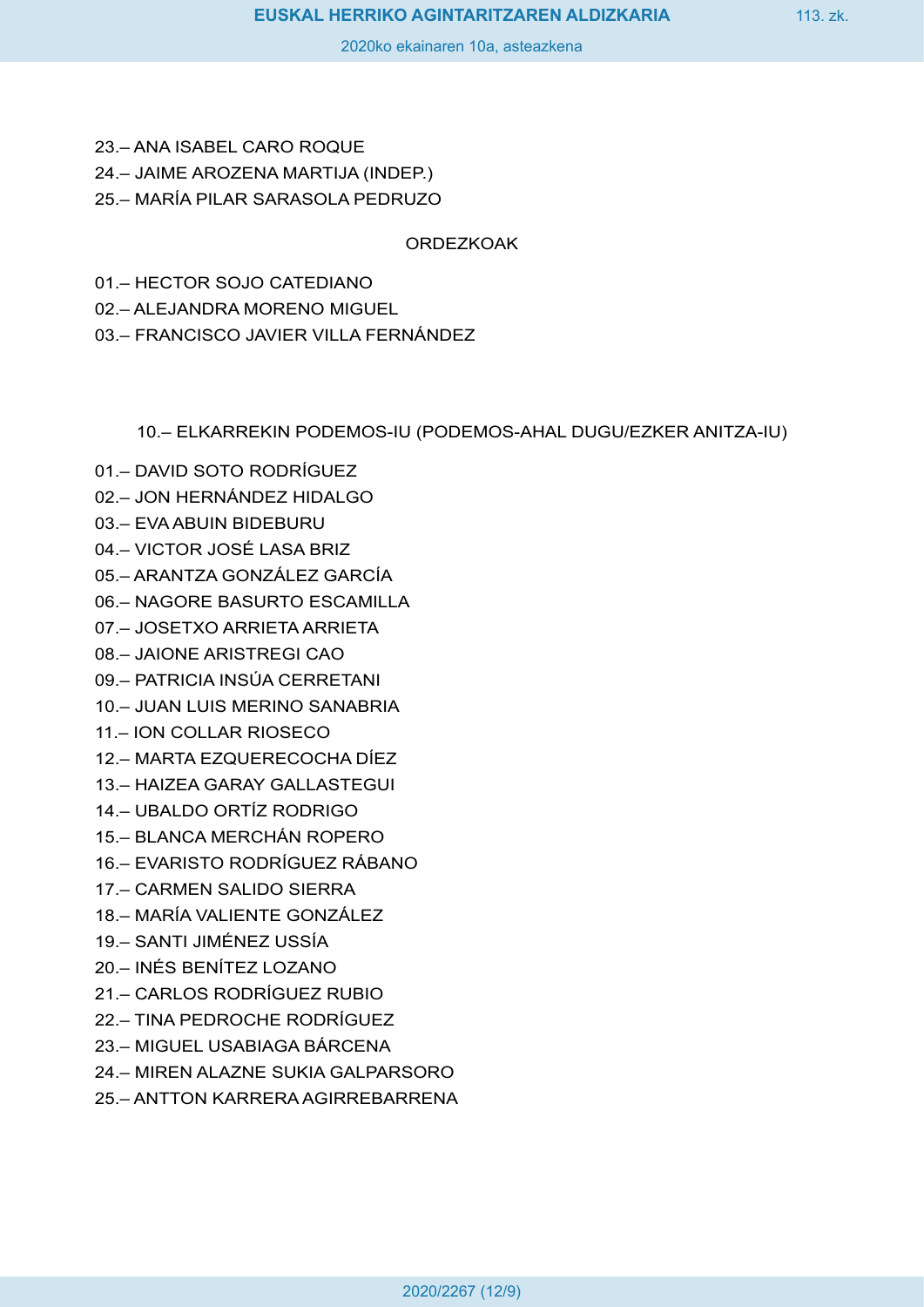## ORDEZKOAK

- 01.– MARÍA ÁNGELES GARCÍA CALLE
- 02.– JOANES EMILIO FIEL ECHEVERRIA
- 03.– MIREN ECHEVESTE LACOMBE

11.– UNIÓN CRISTIANO DEMÓCRATA ESPAÑOLA (UCDE)

- 01.– EULOGIO GARDEAZABAL URIARTE
- 02.– MIGUEL ANGEL BALIBREA CARCELES
- 03.– MIGUEL AGUILELLA MARTINEZ
- 04.– SILVIA PATRICIA MARES SEGURA
- 05.– ROSA Mª GONZALEZ LONGO
- 06.– Mª PILAR URRACA DÍEZ
- 07.– CECILIO FERNANDEZ LOPEZ
- 08.– FRANCISCO RICARDO LUNA NARVARTE
- 09.– JOSE LUIS TERRAZAS AZPIAZU
- 10.– Mª LOURDES ECHEVERRÍA SALAVERRIA
- 11.– Mª MERCEDES ESPERANZA REY GOMEZ
- 12.– ENRIQUETA SANCHEZ MONTERO
- 13.– ANTONIO TORTOLES IGLESIAS
- 14.– JOSU AGUILELLA GOMEZ
- 15.– IGNACIO RAMÓN FERNANDEZ REY
- 16.– IRENE BARRUETA DIEZ
- 17.– KAROLAY MICHELLE RAMON COPO
- 18.– FELISA SANCHEZ MONTERO
- 19.– MANUEL JOSE FERNANDEZ REY
- 20.– VICENTE JOSE SANTANA TORRE
- 21.– SANTIAGO MARÍA FERNANDEZ REY
- 22.– CASILDA BLANCO SOUTO
- 23.– MARÍA ANTONIA VISIERS LECANDA
- 24.– GABRIELA ZABALA VISIERS
- 25.– MANUEL GONZALEZ ARREGUI

## ORDEZKOAK

01.– ERNESTO LADRÓN DE GUEVARA LOPEZ DE ARBINA

- 02.– Mª PILAR GARCIA BAÑEGIL
- 03.– MARIA AMAIA DE MINTEGUI LACARRA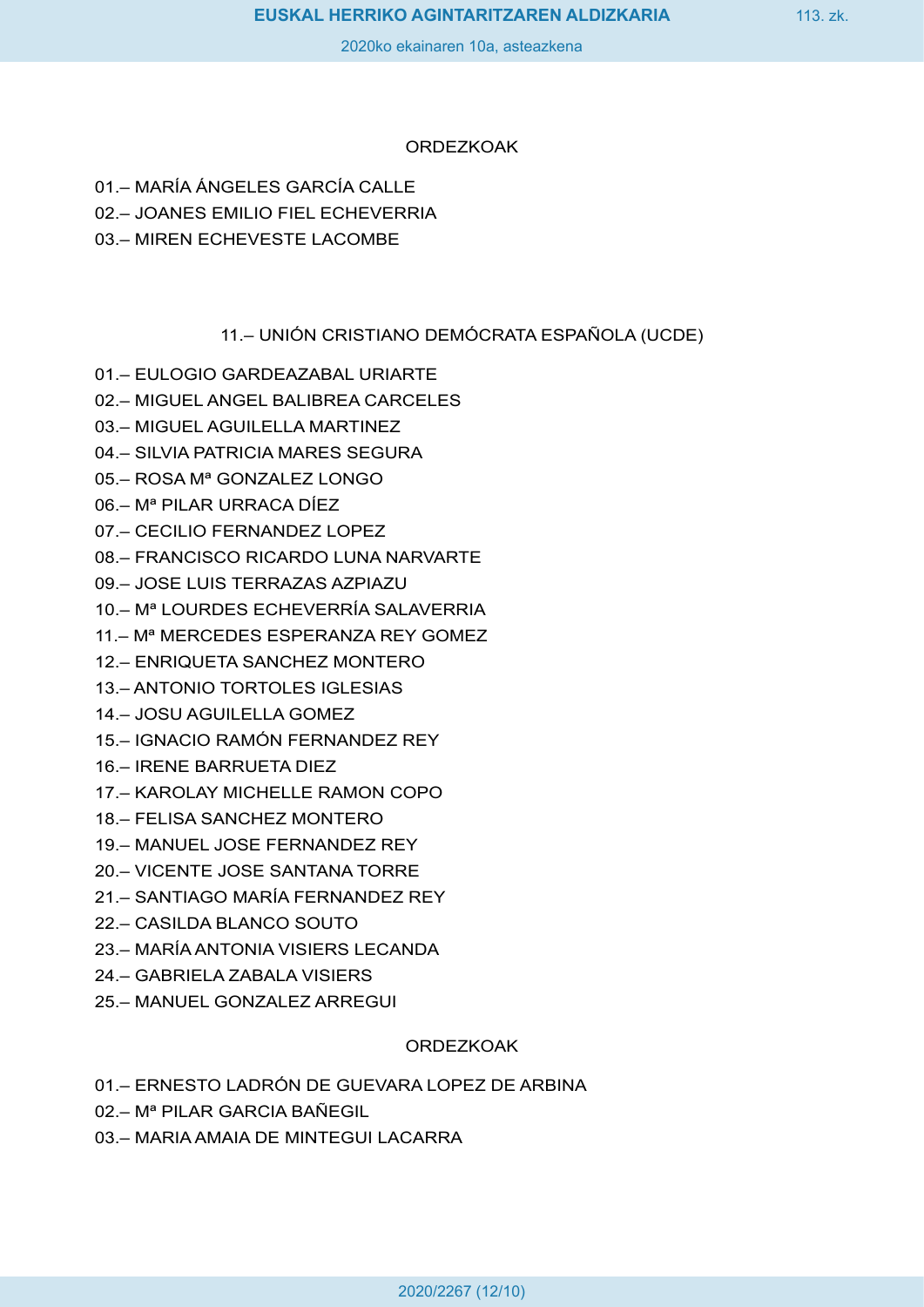## 12.– CONTRA EL MALTRATO ANIMAL/ANIMALIEN TRATU TXARREN KONTRAKO ALDERDI ANIMALISTA (PACMA/ATTKAA)

- 01.– SUSANA PÉREZ BENITO
- 02.– IVÁN RUIZ GARCÍA
- 03.– VERÓNICA DÍEZ LANTARÓN
- 04.– RODRIGO FOLGUERA LATAS
- 05.– IRENE AZKARATE LÓPEZ
- 06.– KERMAN JOSE GALLEGO LIZARRIBAR
- 07.– SERGIO ADOLFO RODRÍGUEZ VITTA
- 08.– SARA GARCÍA PÉREZ
- 09.– AMAIA NÚÑEZ GALLARDO
- 10.– FRANCISCO GUTIERREZ MONROY
- 11.– MARÍA PILAR JULIA OTEGUI SERRANO
- 12.– JOSÉ ANTONIO ARRIETA EGURROLA
- 13.– AINHOA GONZÁLEZ ECHEVESTE
- 14.– JASONE GONZÁLEZ ZABALETA
- 15.– ANDRÉS MANJÓN HIDALGO
- 16.– BAKARNE ALMAZÁN LEDESMA
- 17.– ASIER ESPARZA BILLALABEITIA
- 18.– JOSE FÉLIX OCHOA VILLAGRA
- 19.– MARIA ÁNGELES LOZANO CALVO
- 20.– IBON EPELDE ZABALEGUI
- 21.– MARÍA AZUCENA FIAÑO VÁZQUEZ
- 22.– AMAYA TESAN AROSTEGUI
- 23.– ALFONSO PÉREZ HERNÁNDEZ
- 24.– JOSE ALZAGA MENDES
- 25.– MARÍA BEATRIZ ETXEBARRIA PADILLA

## **ORDEZKOAK**

- 01.– ESTEBAN GARATE CORTABARRIA
- 02.– ELENA CEPEDA ARZUAGA
- 03.– DAVID FERNANDEZ DE PEDRO

13.– RECORTES CERO-LOS VERDES-MUNICIPALISTAS (RECORTES CERO-LV-M)

- 01.– JORDI MARTINEZ RIGOL
- 02.– MARÍA ÁNGELES ALBERDI BERGARECHE
- 03.– INMACULADA BOO GONZÁLEZ
- 04.– PIERO ZANATTA LARIOS